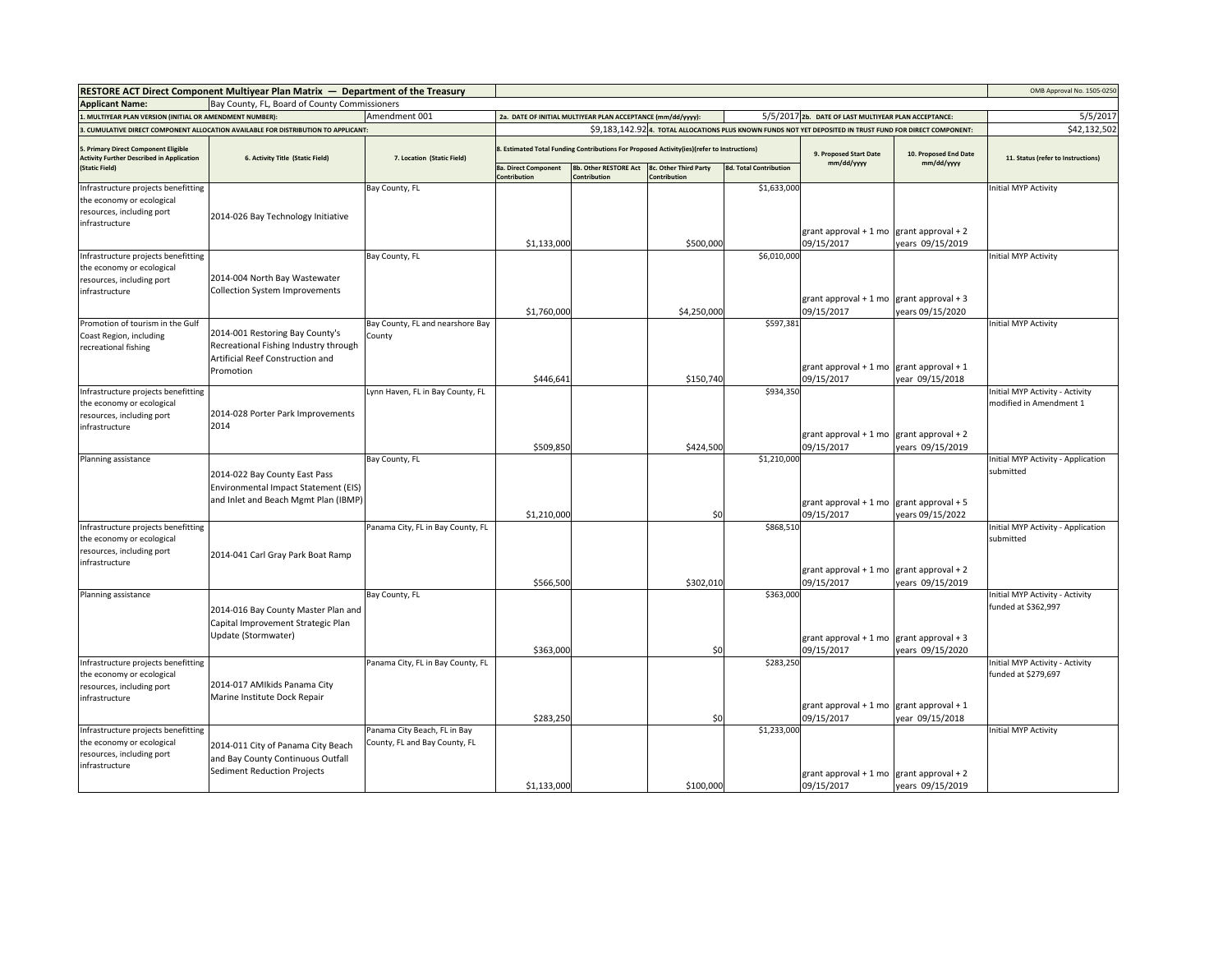| Infrastructure projects benefitting                                                                                                                                                                                            |                                                                                     | Lynn Haven, FL in Bay County, FL |             |  |             | $-$934,350$ |                                                                                  |                     | Amendment #1 Deleted - Initial       |
|--------------------------------------------------------------------------------------------------------------------------------------------------------------------------------------------------------------------------------|-------------------------------------------------------------------------------------|----------------------------------|-------------|--|-------------|-------------|----------------------------------------------------------------------------------|---------------------|--------------------------------------|
| the economy or ecological                                                                                                                                                                                                      |                                                                                     |                                  |             |  |             |             |                                                                                  |                     | MYP Activity deleted in              |
| resources, including port                                                                                                                                                                                                      |                                                                                     |                                  |             |  |             |             |                                                                                  |                     | Amendment 1 - Project was            |
| infrastructure                                                                                                                                                                                                                 | 2014-028 Porter Park Improvements                                                   |                                  |             |  |             |             |                                                                                  |                     | completed with third party           |
|                                                                                                                                                                                                                                | 2014 - Amended                                                                      |                                  |             |  |             |             |                                                                                  |                     | funding shown here (\$424,500)       |
|                                                                                                                                                                                                                                |                                                                                     |                                  |             |  |             |             |                                                                                  |                     | and an additional \$165,650 in third |
|                                                                                                                                                                                                                                |                                                                                     |                                  |             |  |             |             |                                                                                  |                     | party funding                        |
|                                                                                                                                                                                                                                |                                                                                     |                                  | $-5509,850$ |  | $-5424,500$ |             | - NA                                                                             |                     |                                      |
| Infrastructure projects benefitting                                                                                                                                                                                            |                                                                                     | Lynn Haven, FL in Bay County, FL |             |  |             |             |                                                                                  |                     | Amendment #1 - new project           |
| the economy or ecological                                                                                                                                                                                                      |                                                                                     |                                  |             |  |             |             |                                                                                  |                     |                                      |
| resources, including port                                                                                                                                                                                                      | 2014-028a Porter Park Improvements                                                  |                                  |             |  |             |             |                                                                                  |                     |                                      |
| infrastructure                                                                                                                                                                                                                 | 2014 - Amended                                                                      |                                  |             |  |             |             |                                                                                  | grant approval $+2$ |                                      |
|                                                                                                                                                                                                                                |                                                                                     |                                  | \$509,850   |  |             |             | grant approval $+1$ mo years                                                     |                     |                                      |
|                                                                                                                                                                                                                                |                                                                                     |                                  |             |  |             |             | Please note: Grant awards may reflect non-material changes in proposed dates and |                     |                                      |
|                                                                                                                                                                                                                                | 12. ESTIMATED TOTAL FUNDING CONTRIBUTIONS FOR ACTIVITY(IES) (refer to Instructions) |                                  | \$7,405,241 |  | \$5,302,750 |             | \$12,198,141 estimated funding.                                                  |                     |                                      |
| According to the Paperwork Reduction Act of 1995, no persons are required to respond to a collection of information unless it displays a valid OMB control number. The valid OMB control number for this information collectio |                                                                                     |                                  |             |  |             |             |                                                                                  |                     |                                      |

According to the Paperwork Reduction Act of 1955, no persons are required to respond to collection of information andex it displays valid OMB control number. The subility the studies and competing and reviewing the collect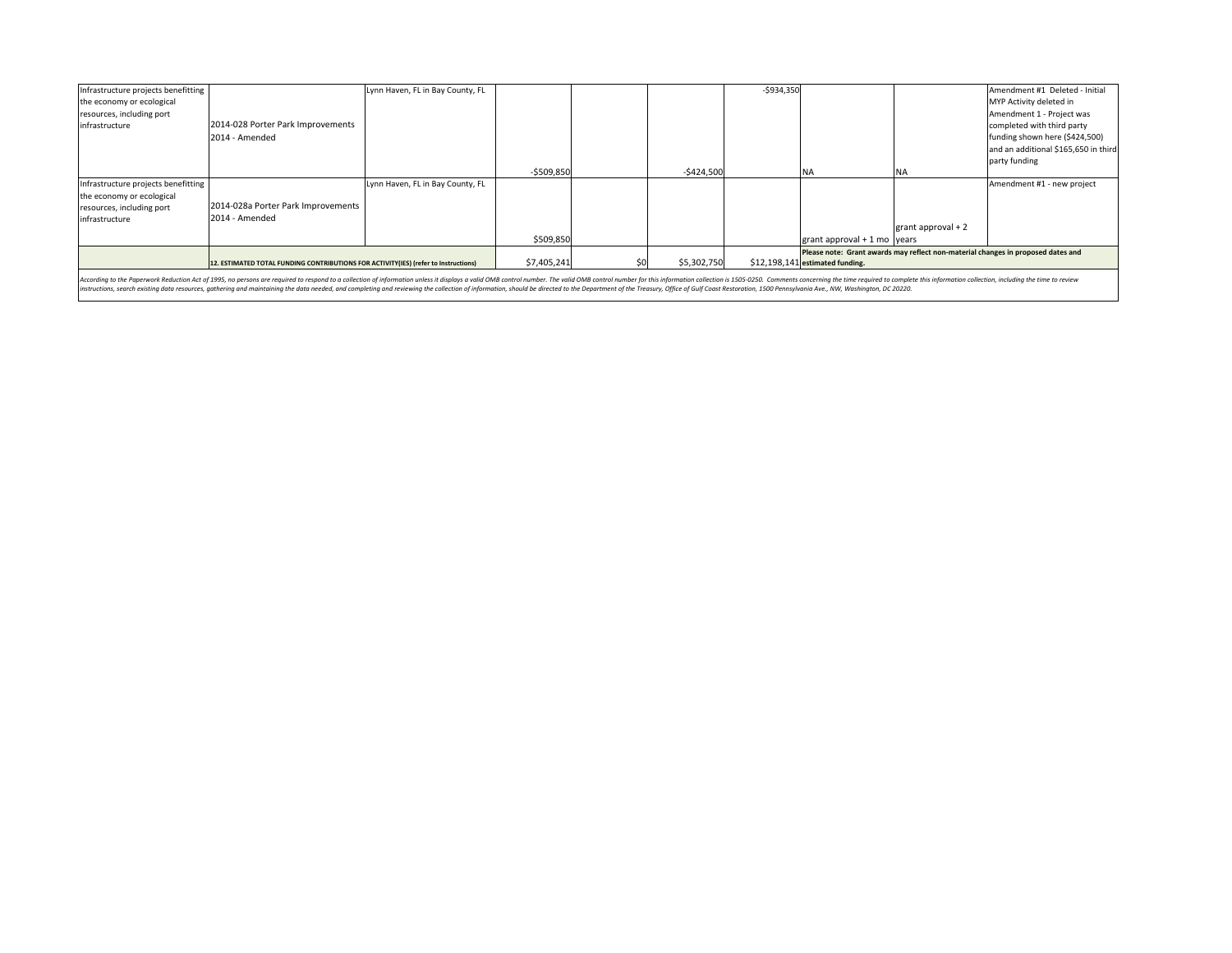## **RESTORE ACT Direct Component Multiyear Plan Narrative**

## **Department of the Treasury**

OMB Approval No. 1505‐0250

**Directions: Use this form for the Initial Multiyear Plan and any subsequent amendments to an accepted Multiyear Plan. For amendments, include only new and/or materially modified activities.**

| Multiyear Plan Version (Initial or Amendment Number): | Amendment 001 |
|-------------------------------------------------------|---------------|
| Date of Initial Multiyear Plan Acceptance:            | May 5, 2017   |
| Date of Last Multiyear Plan Revision Acceptance:      | May 5, 2017   |

| Eligible Applicant Name:                                                                                                   | Bay County, FL/Bay County Board of County Commissioners |  |  |  |
|----------------------------------------------------------------------------------------------------------------------------|---------------------------------------------------------|--|--|--|
| Name and Contact Information of the Person to be contacted (POC) on matters concerning this Multiyear Implementation Plan: |                                                         |  |  |  |
| POC Name:                                                                                                                  | Jim Muller                                              |  |  |  |
| POC Title:                                                                                                                 | Bay County RESTORE Act Coordinator                      |  |  |  |
| POC Email:                                                                                                                 | jmuller@baycountyfl.gov                                 |  |  |  |
| POC Phone:                                                                                                                 | 850.248.8253                                            |  |  |  |

## NARRATIVE DESCRIPTION:

1. A description of each activity, including the need, purpose, objective(s), milestones and location. Include map showing the location of each activity.

Proposal number/name: 2014‐028a Porter Park Improvements 2014

Eligible Activity: Infrastructure projects benefitting the economy or ecological resources, including port infrastructure Need: The public, including residents and visitors, needs improved accessed to St. Andrew Bay and the Gulf. The existing Porter Park infrastructure needs improvement.

The infrastructure upgrades will improve the amenities and functionality of Porter Park, a key access point to St. Andrew Bay.

Purpose: Improve public access to waterways

Objectives:

Improve the existing park:

• Replace the existing restrooms with handicapped accessible restrooms with additional capacity

- Add 30' X 60' event pavilion
- add/improve amenities such as playground equipment, parking, lighting, pavilions

Infrastructure improvements will be constructed as budgeted funds allow.

Detailed Description: The project consists of making improvements to the existing park by replacing existing restrooms, adding an event pavilion and adding/improving amenities such as playground equipment, parking and lighting (see Objectives in 1., above). These improvements will complement the recently completed work at the park, which included replacement of the aged boat ramp, installation of a new sea wall to replace the existing failing wall, and installation of fixed and floating docks. Vehicle and park patron counts will be performed to measure success. The matching money used to complete the recent work was not blended with grant funds. Project management: City of Lynn Haven

Milestones:

1. Design & permitting (complete)

According to the Paperwork Reduction Act of 1995, no persons are required to respond to a collection of information unless it displays a valid OMB control number. The valid OMB control number for this information collection is 1505‐0250. Comments concerning the time required to complete this Information collection, including the time to review instructions, search existing data resources, gathering and maintaining the data needed, and completing and reviewing the collection of information, should be directed to the Department of the Treasury, Office of Gulf Coast Restoration, 1500 Pennsylvania Ave., NW, Washington, DC 20220.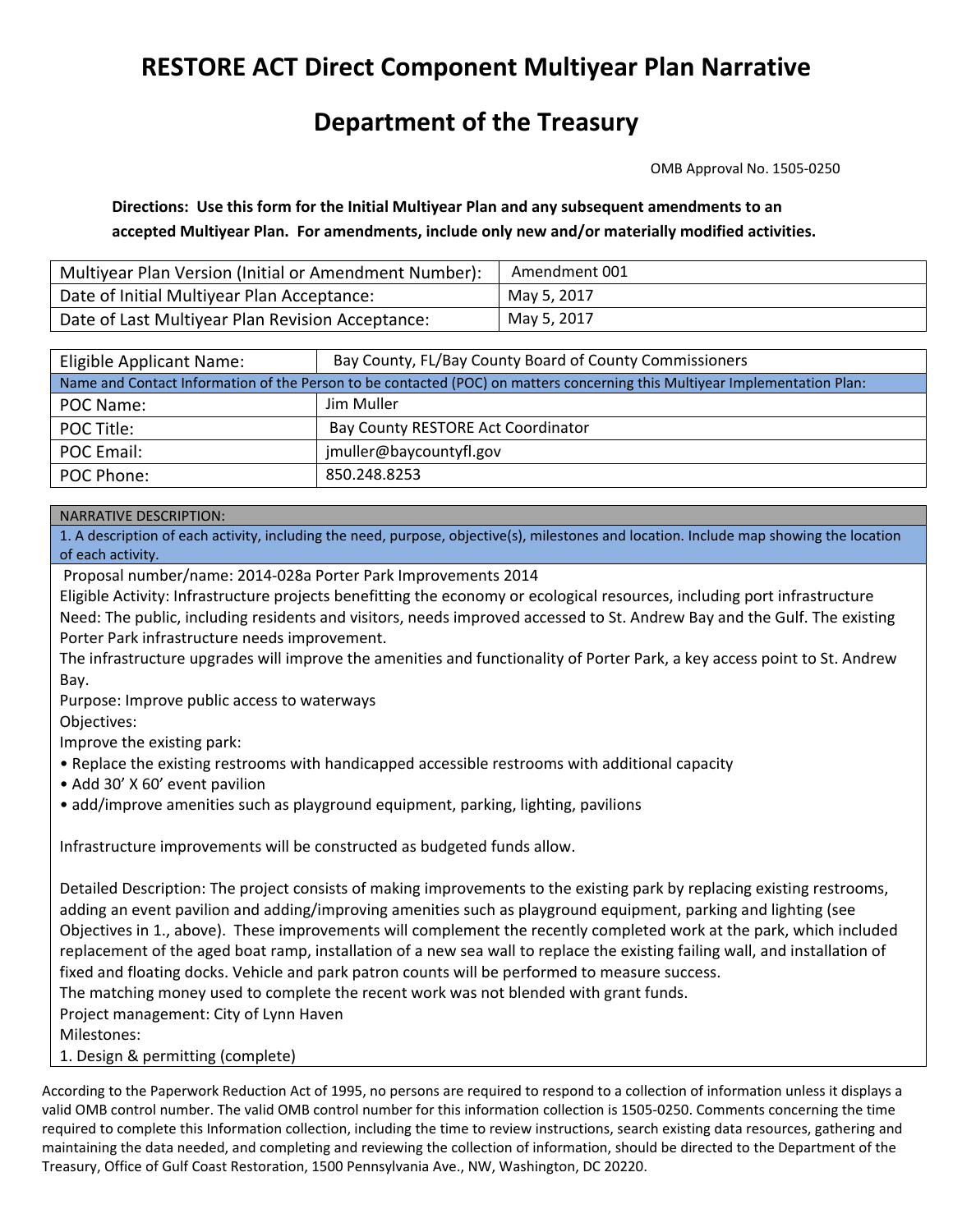2. Advertise for bids, construction contract award & notice to proceed

3. Construction complete & certificate of occupancy/project certifications

4. Monitor park usage

Location: Bay County, FL – see map

Background for amendment: In the approved initial Multi‐Year Implementation Plan, RESTORE Act Direct Component funds were proposed to fund a portion of an improvement plan for Porter Park. The City requested RESTORE Act funds to improve the existing ramp, install fixed staging docks and a floating dock, and to replace the failing seawall. The overall improvement plan as described also included facilities such as restrooms, pavilions, parking and playground equipment.

Because of the sequencing of the improvement project, the City made the improvements to the ramp, docks and seawall prior to Treasury approval of the grant application. The City requested to amend its RESTORE Act proposal to have the RESTORE Act funds contribute to the future costs of the restrooms, pavilions, parking and playground equipment rather than the improvements now in place. Because this modification would change the project objectives, Treasury considered this a material modification to the Plan and required an amendment to the Plan, including the opportunity for public comment on the amendment.

2. How the applicant made the multiyear plan available for 45 days for public review and comment, in a manner calculated to obtain broad‐based participation from individuals, businesses, Indian tribes, and non‐profit organizations, such as through public meetings, presentations in languages other than English, and postings on the Internet. The applicant will need to submit documentation (e.g., a copy of public notices) to demonstrate that it made its multiyear plan available to the public for at least 45 days. In addition, describe how each activity in the multiyear plan was approved after consideration of all meaningful input from the public and submit documentation (e.g., a letter from the applicant's leadership approving submission of the multiyear plan to Treasury or a resolution approving the applicant's multiyear plan).

At its December 19, 2017 meeting, the Bay County Board of County Commissioners heard the proposed Multi‐Year Implementation Plan amendment related to the Porter Park Improvements project, conducted a public meeting, and opened a 45‐day comment period, through February 2. A legal ad was published about the amendment and comment period, a notice was posted on the BoCC's lobby bulletin board, and an email was sent to the more than 200 entities on the Bay County RESTORE Act interested parties list. The proposed amendment was available as an exhibit in the Dec. 19 and Feb. 6 BoCC agendas. A copy was available at the public library, and the materials were also available for download from the County's RESTORE Act web pages. No public comments were made at the December 19 public hearing, and no comments were received during the comment period. A legal ad was also published about the amendment and the Feb. 6 BoCC public hearing.

On Feb. 6, 2018, the proposed amendment was again brought before the Bay County Board of County Commissioners in a public hearing setting. No public comments were made, and in a 5‐0 vote the Board approved the amendment to Bay County's initial RESTORE Act Direct Component Multi‐Year Implementation Plan (MYIP) for the Porter Park Improvement Project and directed staff to transmit the amendment to the U.S. Dept. of the Treasury.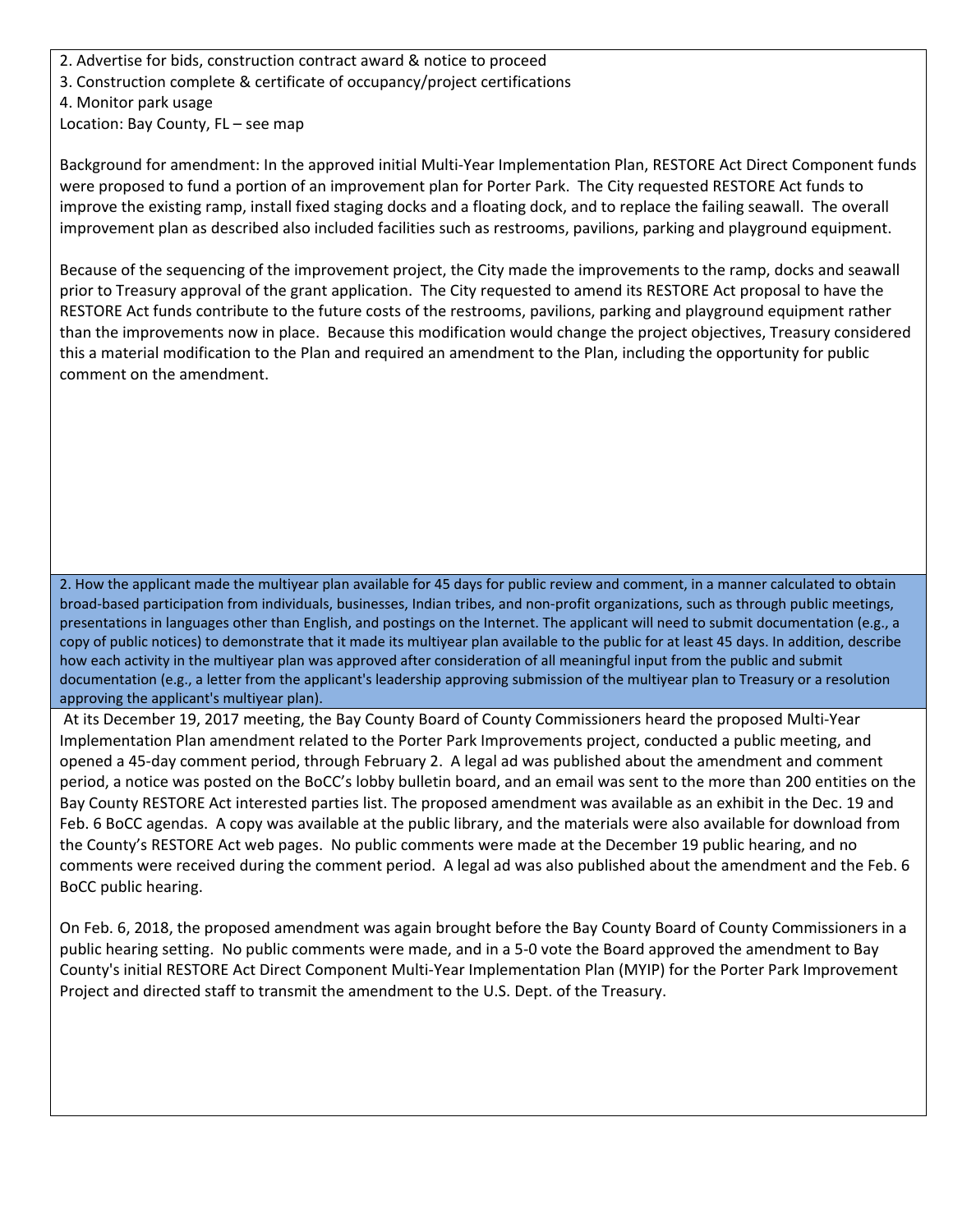3. How each activity included in the applicant's multiyear plan matrix meets all the requirements under the RESTORE Act, including a description of how each activity is eligible for funding based on the geographic location of each activity and how each activity qualifies for at least one of the eligible activities under the RESTORE Act.

The primary RESTORE Act Eligible Activity for the project is addressed in 1., above. The project is not included in any claim for compensation paid out by the Oil Spill Liability Trust Fund after the date of enactment of the RESTORE Act. Each proposed project is designed to restore and protect the natural resources, ecosystems, fisheries, marine and wildlife habitats, beaches, coastal wetlands, or economy of the Gulf Coast. As described in 2., the project was revised based on meaningful input from the public, including broad‐based participation from individuals, businesses, and nonprofit organizations.

The project will be carried out within Bay County, FL, and will be within the Gulf Coast Region as defined in 31 CFR Part 34 ‐ "Gulf Coast Region means: (1) In the Gulf Coast States, the coastal zones defined under section 304 of the Coastal Zone Management Act of 1972 that border the Gulf of Mexico; (2) Land within the coastal zones described in paragraph (1) of this definition that is held in trust by, or the use of which is by law subject solely to the discretion of, the Federal Government or officers or agents of the Federal Government; (3) Any adjacent land, water, and watersheds, that are within 25 miles of the coastal zone described in paragraphs (1) and (2) of this definition; and (4) All Federal waters in the Gulf of Mexico."

4. Criteria the applicant will use to evaluate the success of the activities included in the multiyear plan matrix in helping to restore and protect the Gulf Coast Region impacted by the Deepwater Horizon oil spill.

Proposal number/name: 2014‐028a Porter Park Improvements 2014

Construction/improvement of park facilities, resulting in an increase in number of people using the park and accessing St. Andrew Bay.

5. How the activities included in the multiyear plan matrix were prioritized and list the criteria used to establish the priorities. No change in priorities compared to approved initial Multi‐Year Improvement Plan.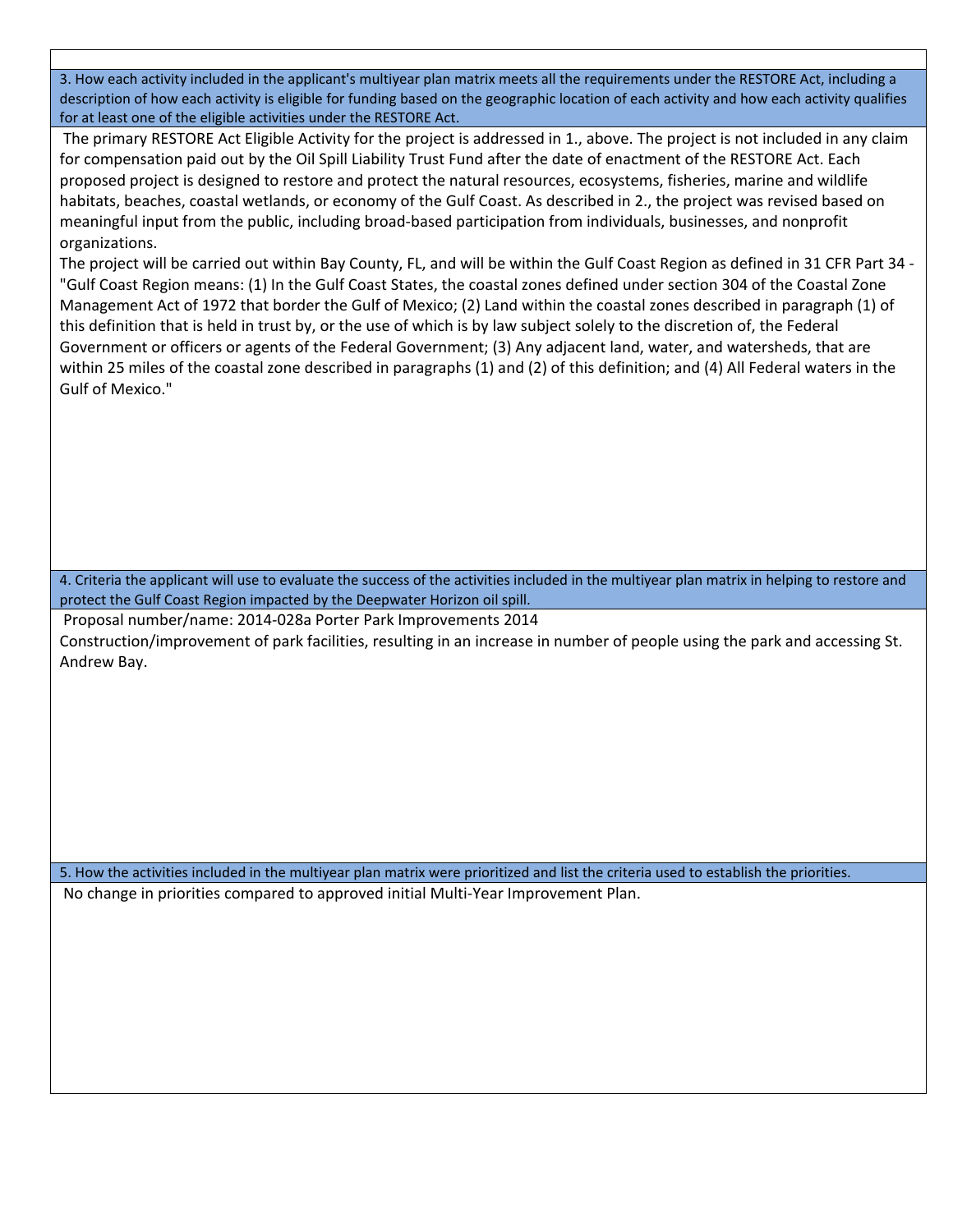6. If applicable, describe the amount and current status of funding from other sources (e.g., other RESTORE Act contribution, other third party contribution) and provide a description of the specific portion of the project to be funded by the RESTORE Act Direct Component.

Third party matching money totaling \$590,150 was previously spent for the boat ramp, seawall and the installation of staging docks and a floating dock at Porter Park. The matching funds were not blended with RESTORE funds. The funding sources were the City of Lynn Haven, Bay County Board of County Commissioners, and the Florida Boating Improvement Program. The budgeted Direct Component funds (\$509,850) will be spent towards the improvements listed under "Objectives" in Narrative Description 1, now identified as project Bay PRP 2014‐028a Porter Park Improvements.